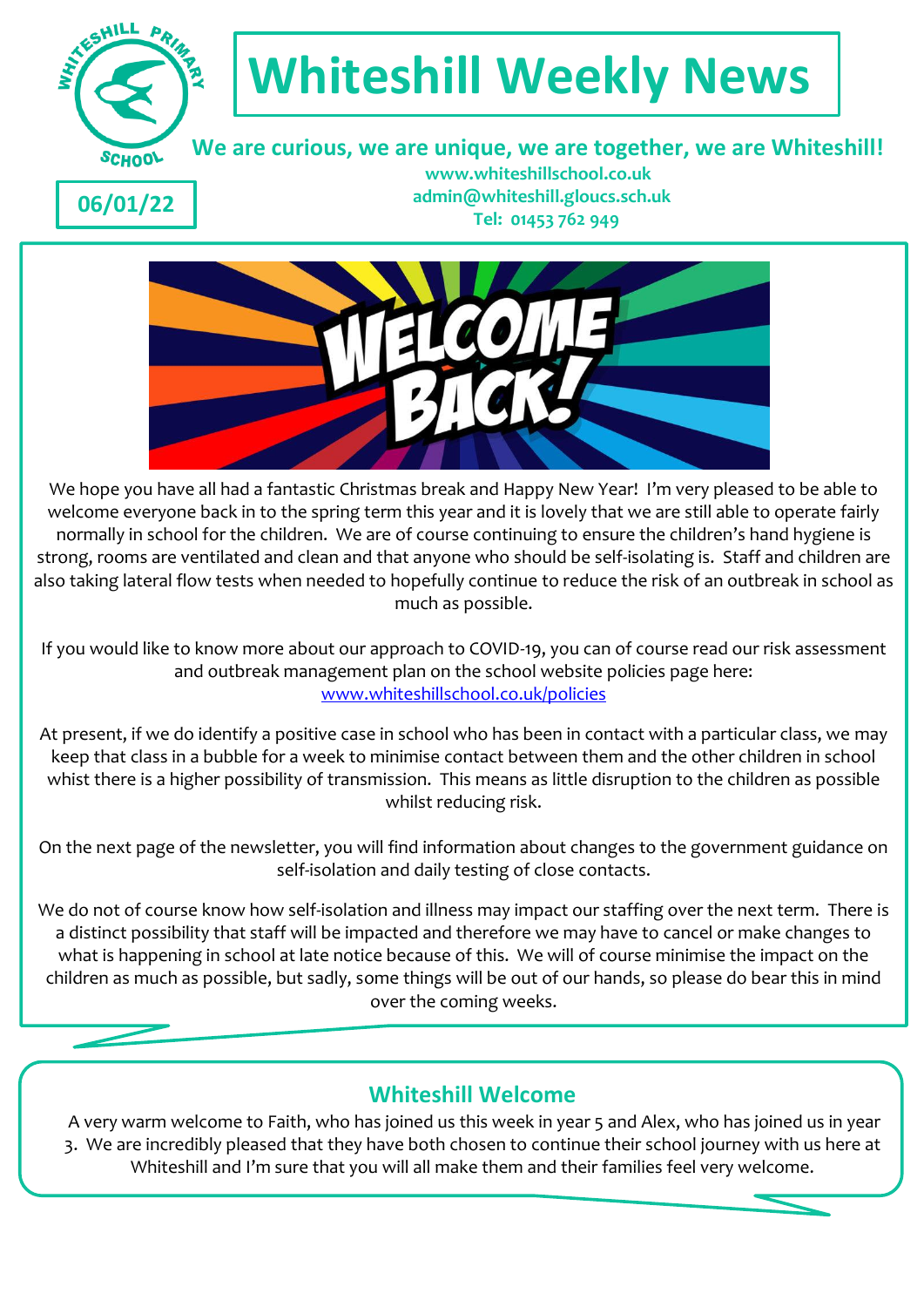## **Changes to Government COVID-19 Guidance**

I have attached to this email an updated version of our information sheet which tells you what to do if your child or anyone in their household bubble has symptoms of COVID-19 – please make sure you refer to this copy going forwards as there have been some changes to the government advice as follows:

#### Changes to self-isolation rules

Since Wednesday 22 December, the 10-day self-isolation period for people who record a positive PCR test result for COVID-19 has been reduced to 7 days in most circumstances, unless you cannot test for any reason.

Individuals may now take LFD tests on day 6 and day 7 of their self-isolation period. Those who receive two negative test results are no longer required to complete 10 full days of self-isolation. The first test must be taken no earlier than day 6 of the self-isolation period and tests must be taken 24 hours apart. This also applies to children under 5, with LFD testing at parental or guardian discretion. If both these test results are negative, and you do not have a high temperature, you may end your self-isolation after the second negative test result and return to your education setting. Anyone who is unable to take LFD tests will need to complete the full 10 day period of self-isolation. Further information is available in the [stay at home: guidance for](https://www.gov.uk/government/publications/covid-19-stay-at-home-guidance/stay-at-home-guidance-for-households-with-possible-coronavirus-covid-19-infection?utm_source=2%20January%202022%20C19&utm_medium=Daily%20Email%20C19&utm_campaign=DfE%20C19)  [households with possible or confirmed COVID-19 infection.](https://www.gov.uk/government/publications/covid-19-stay-at-home-guidance/stay-at-home-guidance-for-households-with-possible-coronavirus-covid-19-infection?utm_source=2%20January%202022%20C19&utm_medium=Daily%20Email%20C19&utm_campaign=DfE%20C19)

#### Daily testing for close contacts of COVID-19

People who are fully vaccinated, or children and young people aged between 5 and 18 years and 6 months, identified as a close contact of someone with COVID-19, should take an LFD test every day for seven days and continue to attend their setting as normal, unless they have a positive test result or develop symptoms at any time. Children under 5 are not being advised to take part in daily testing of close contacts. If a child under 5 is a contact of a confirmed case, they are not required to self-isolate and should not start daily testing. If they live in the same household as someone with COVID-19 they should limit their contact with anyone who is at higher risk of severe illness if infected with COVID-19, and arrange to take a PCR test as soon as possible. They can continue to attend an education or childcare setting while waiting for the PCR result. If the test is positive, they should follow the [stay at home: guidance for households with possible or](https://www.gov.uk/government/publications/covid-19-stay-at-home-guidance/stay-at-home-guidance-for-households-with-possible-coronavirus-covid-19-infection?utm_source=2%20January%202022%20C19&utm_medium=Daily%20Email%20C19&utm_campaign=DfE%20C19)  [confirmed COVID-19 infection.](https://www.gov.uk/government/publications/covid-19-stay-at-home-guidance/stay-at-home-guidance-for-households-with-possible-coronavirus-covid-19-infection?utm_source=2%20January%202022%20C19&utm_medium=Daily%20Email%20C19&utm_campaign=DfE%20C19)

#### **PE days**

A reminder that PE days this term are as follows:

Elm class – Wednesday, Maple Class – Tuesday, Oak Class – Thursday

The children can continue to wear their PE kits in to school on these days, including black tracksuit bottoms and hoody (as plain as possible please!) or logoed from Batemans in Stroud.

Maple class have forest school on Friday afternoon for the whole of the Spring term up to Easter – see previous letter. Willow class will continue to have forest school each Friday morning.

Volunteer sheets for each class are in the office if you are able to help out – please sign up so we know how many people we have each week – thank you!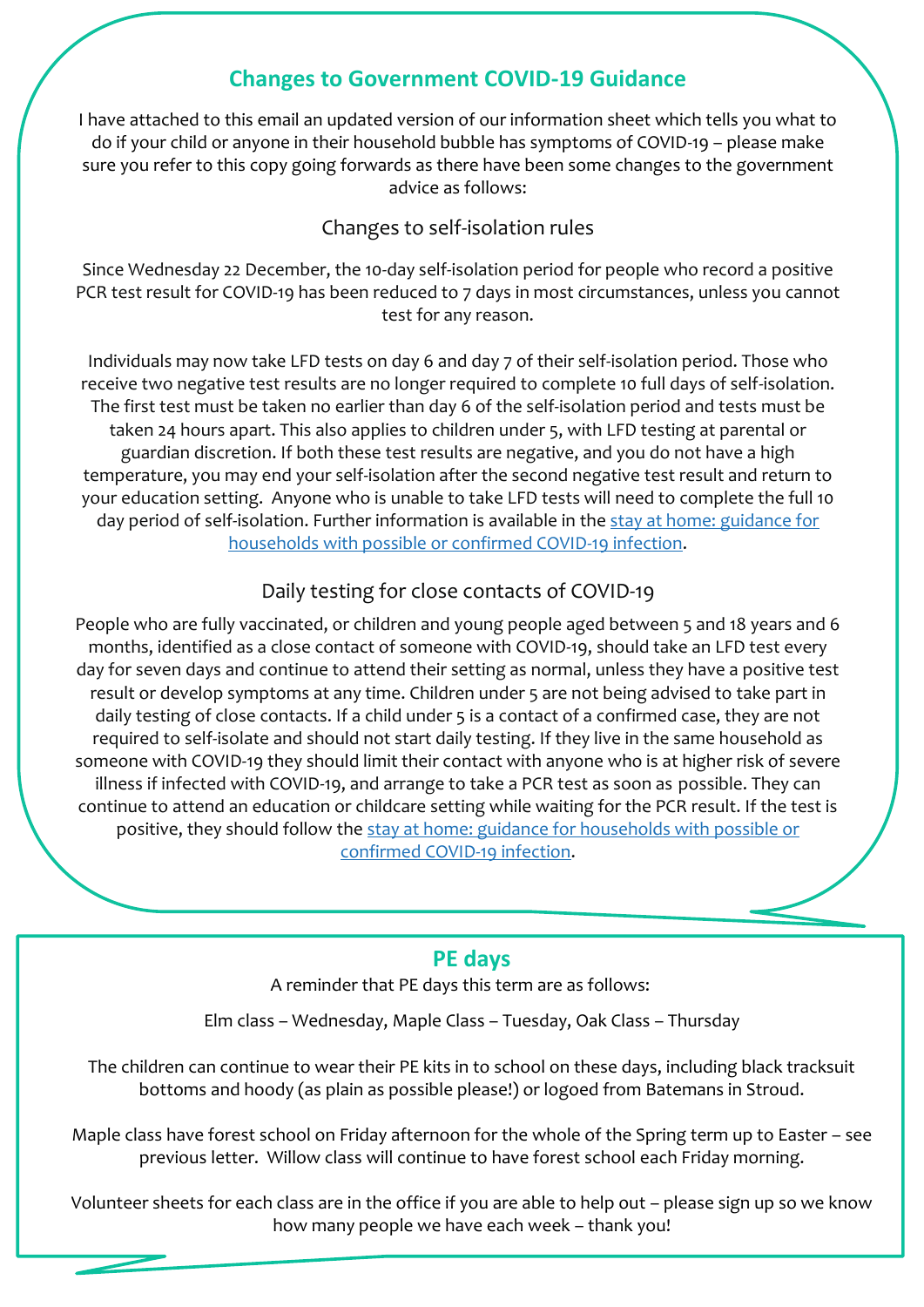### **E-safety Day**

Next Tuesday, 11<sup>th</sup> January, we will be having our annual E-safety Day as part of our computing and Health and Relationships curriculum. The children in Elm, Maple and Oak will be learning about online safety all day with the teachers and we will also be having a visit (including Willow class) from Stay Safe Workshops, who work with the children each year to give them a really fantastic and memorable session all about how to stay safe online. They use videos, interactive activities and slogans to really help the information stick in the children's memories and because we work with them each year, the children become fluent in their understanding of the important points, which is what we want of course. I will put some information in next week's newsletter to help you with supporting your child online at home following this day.

## **Children in Need**

Thank you to everyone who supported our Children in Need day in school – we managed to raise a fantastic £101.29 altogether. This will go towards funding voluntary groups, community projects and local charities to make a difference for children and young people across the UK.

## **FoWS Raffle**

Thank you so much to everyone who supported the FoWS raffle before Christmas, either through donations or buying tickets. I'm pleased to share that they raised over £770 for the school thanks to your generosity. Well done to all the winners and thank you to FoWS who put in a huge amount of time and effort gathering prizes and selling tickets during the busy Christmas period.

# **Wellbeing Monday!**

Over the last year and a half, mental wellbeing has of course been a very important subject which has rightly come to the forefront of our thinking, particularly when it comes to children and school. During the lockdowns, we had some Whiteshill wellbeing days which were really successful with the children and gave us a much needed boost in difficult times. Obviously we are now in January, the coldest and darkest part of the year and there are many headlines and worries about the pandemic still impacting us, so Mrs McKay our wellbeing lead has had an idea to hopefully give us all a little sparkle and joy!

On Monday 18<sup>th</sup> January, we will be asking the children to come in to school wearing whatever makes them happy!! We will all do the same as well and we hope that this will just remind us again that taking notice of what makes us happy is important for our mental wellbeing. They are welcome to wear whatever they like (as long as it is appropriate and practical!). It could just be comfy jeans and their favourite jumper or maybe they had a new dress or a sports kit for Christmas they want to show off, or perhaps dressing up as Spiderman is the thing that makes them happy. Bright colours, hats, bells, hairbands with wiggly things on (!) whatever brings them joy!